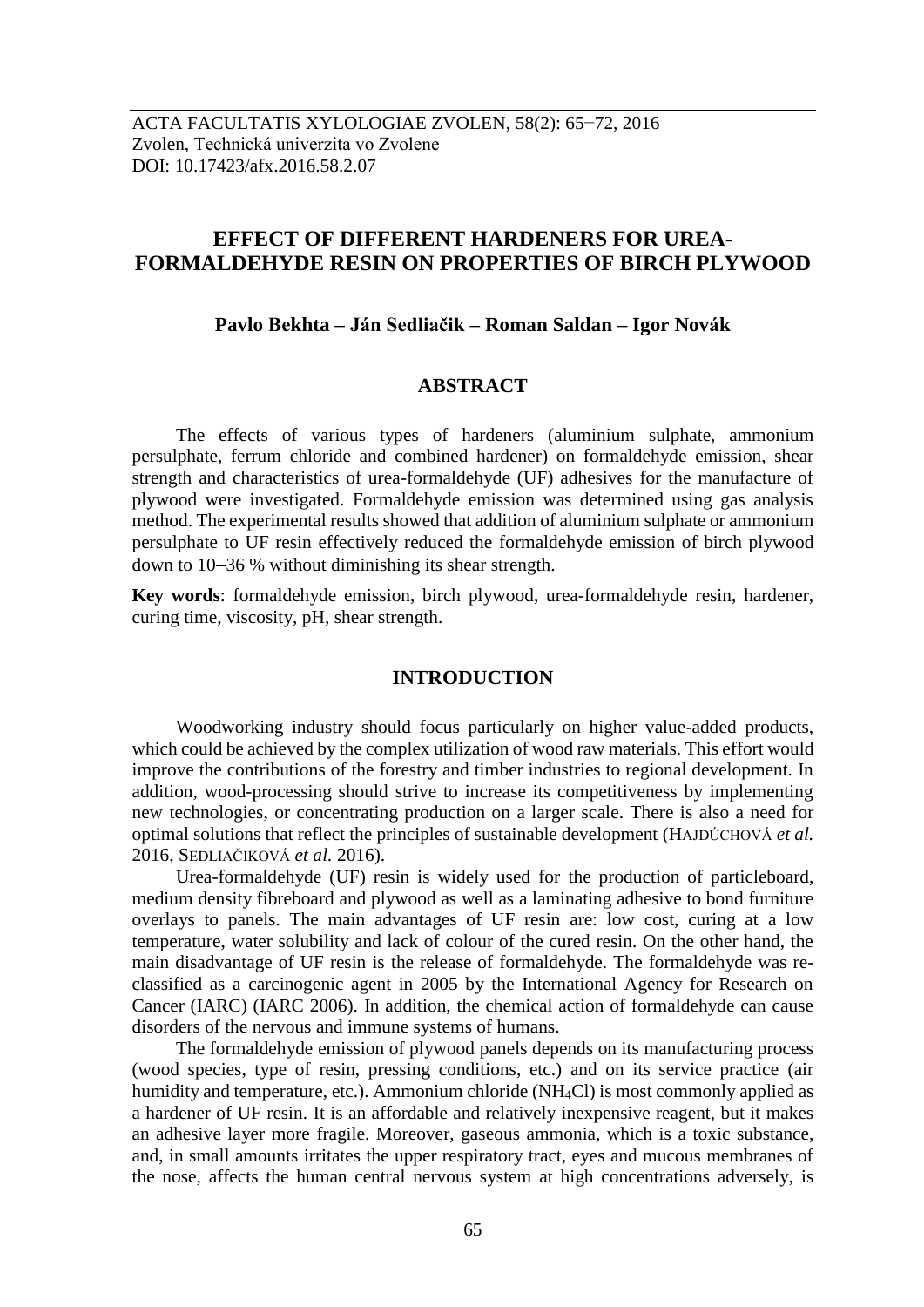emitted in the process ammonium chloride manufacture. Since formaldehyde can cause cancer in humans and ammonium chloride consist of a toxic substance, the formaldehyde emission level as well as toxicity of a hardener has become a concern issues.

Methods for the reduction of formaldehyde emission levels in wood-based composites have been intensively discussed over the past years. Discussions include: (i) the modification of UF formulations with low molar ratios of urea and formaldehyde (MARUTZKY *et al.* 1979) or the mixing of UF resin with other resins (H'NG 2011, QUEA *et al.* 2007); (ii) additions of copolymerizing substances such as lignosulfonates (ROFFAEL and DIX 1991); (iii) addition of formaldehyde scavenger to the UF resin (COSTA *et al.* 2013, JOHNSSON *et al.* 2014, LORENZ *et al.* 1999, MIGNEAULT *et al.* 2011) or post-treatments of boards using wax emulsions with incorporated urea as a scavenger, ammonia gas and salts or surface treatments with paints, lacquers, veneers, and papers (HEMATABADI and BEHROOZ 2012, ROFFAEL 1982, ROFFAEL 2011); (iv) changing the pressing parameters (time or temperature) (PETINARAKIS and KAVVOURAS 2006) and (v) alternative gluing systems (AMAZIO *et al.* 2011, ERNST 1985, WANG *et al.* 2007).

Further methods refer to the heat treatment of veneer sheets at a temperature range of 150 °C to 170 °C (MURATA *et al.* 2013). The use of inorganic components for the reduction of formaldehyde has been shown by several authors. MATSUO *et al.* (2008) used silylated graphite oxides to remove gas-phase formaldehyde. FUNK *et al.* (2015) demonstrated that loading urea on diatomaceous earth significantly (by 45%) reduced formaldehyde emission of laboratory-made particleboards. KMEC *et al.* (2010) have used zeolite as a filler for UF resin in plywood, also with the goal of reducing formaldehyde releases. A scavenger effect of inorganic additives was also shown by KIM (2009).

The aim of this study is to produce low-toxic birch plywood using UF resin modified by various types of non-toxic hardeners.

# **MATERIALS AND METHODS**

Rotary cut veneer sheets of birch wood (*Betula pubescens* Ehrh.) with dimensions of  $300 \times 300$  mm and a thickness of 1.5 mm and moisture content of 4-6% without visible defects were prepared for the experiments. Commercial UF resin was used in this research. Aluminium sulphate  $(Al_2(SO_4)3)$ , ammonium persulphate  $((NH_4)_2S_2O_8)$ , ferrum (III) chloride (FeCl<sub>3</sub>), combined hardener - mixture of ferrum (III) chloride and urea (CO(NH<sub>2</sub>)<sub>2</sub>) (ratio 1:4) were chosen as hardeners (modifying agents) for UF resin; ammonium chloride (NH4Cl) was used for the comparison. The hardeners were added to the resin in the form of aqueous solutions.

The adhesives compositions (Table 1) were proposed and the effect of the modifying agents on their properties was investigated. The amount of added modifying agents was of 0.5, 1.0, and 1.5 weight parts per 100 weight parts of UF resin. Viscosity, hydrogen ions concentration (pH), solid content, curing time and free formaldehyde content of adhesive compositions as well as the shear strength of plywood panels were evaluated.

Solid content of the prepared adhesive mixtures was determined by weight method. Curing time of adhesive mixtures was determined at a temperature of 100 °C. Viscosity was measured by Ford cup (4 mm, 20 °C) and hydrogen ion concentration of the prepared adhesives was determined on pH-meter. The content of free formaldehyde was determined by applying the titrimetric method using 785 DMP Titrino Metrohm.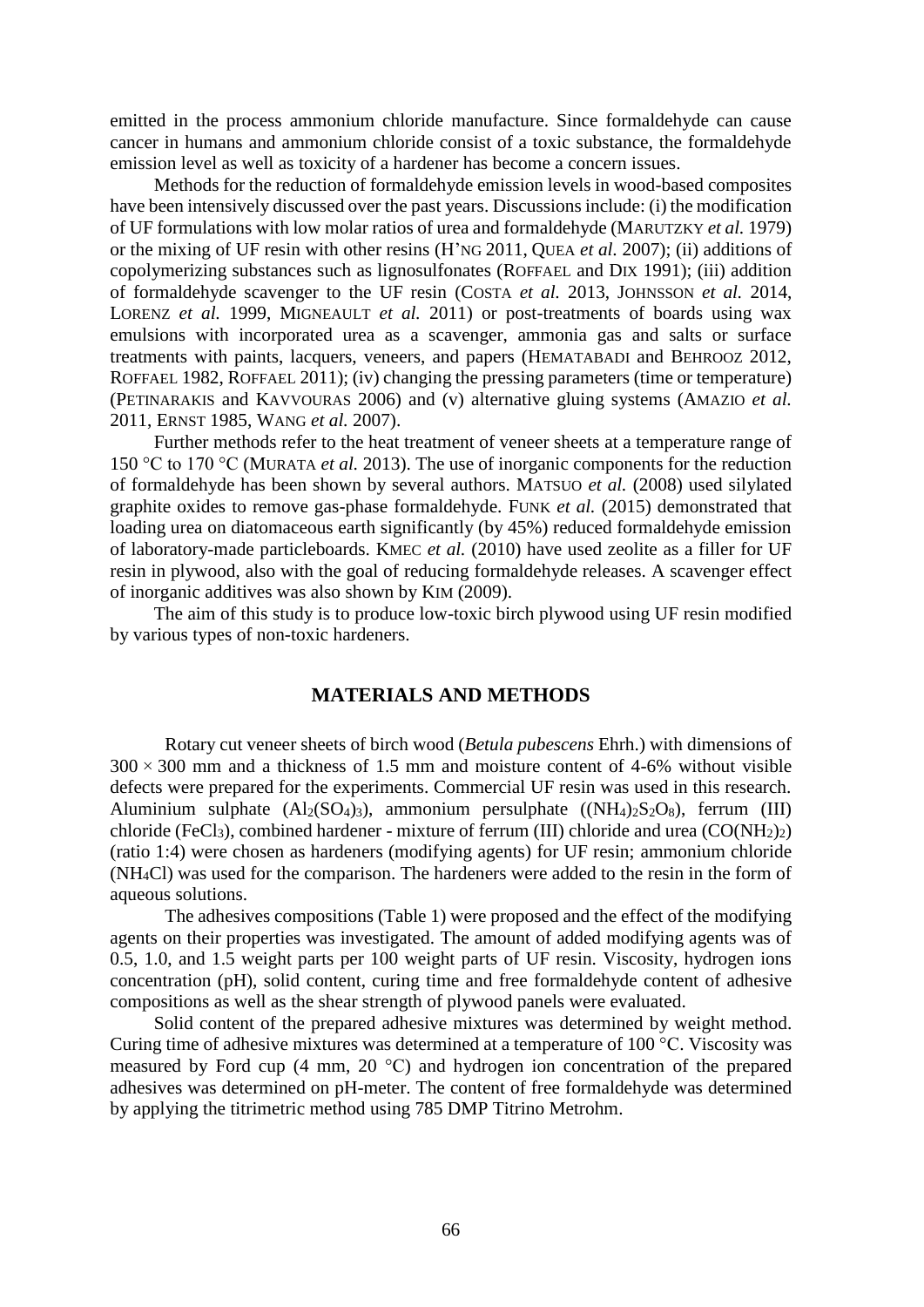| Number of   | UF    | Adhesive modifiers, weight parts |           |             |          |          |
|-------------|-------|----------------------------------|-----------|-------------|----------|----------|
| adhesive    | resin | Ammonium                         | Aluminium | Ammonium    | Ferrum   | Combined |
| composition |       | chloride                         | sulphate  | persulphate | (III)    | hardener |
|             |       |                                  |           |             | chloride |          |
|             | 100   | 0.5                              |           |             |          |          |
|             | 100   | 1.0                              |           |             |          |          |
|             | 100   | 1.5                              |           |             |          |          |
|             | 100   |                                  | 0.5       |             |          |          |
|             | 100   |                                  | 1.0       |             |          |          |
| 6           | 100   |                                  | 1.5       |             |          |          |
|             | 100   |                                  |           | 0.5         |          |          |
| 8           | 100   |                                  |           | 1.0         |          |          |
| 9           | 100   |                                  |           | 1.5         |          |          |
| 10          | 100   |                                  |           |             | 0.10     |          |
| 11          | 100   |                                  |           |             | 0.15     |          |
| 12          | 100   |                                  |           |             | 0.20     |          |
| 13          | 100   |                                  |           |             |          | 0.5      |
| 14          | 100   |                                  |           |             |          | 1.0      |
| 15          | 100   |                                  |           |             |          | 1.5      |

|  |  |  | Tab. 1 Adhesive compositions. |
|--|--|--|-------------------------------|
|--|--|--|-------------------------------|

Five-layer plywood panels with format  $300 \times 300$  mm were made in the electrically heated hydraulic laboratory press. The specific pressing pressure of 1.5 MPa and temperature of 120 °C were used, and the time of pressing was determined for 8 min. The glue spread was  $120 \text{ g/m}^2$  based on wet mass. UF adhesive mixture was applied onto one side of every uneven ply. The plies were assembled perpendicularly to each other (veneer sheets were laid up tight/loose) to form plywood of five plies. Glue was applied on the veneer surface with a hand roller spreader. A laboratory testing machine was used for the evaluation of the quality of gluing and the shear strength of plywood was determined according to EN 314-1 after pre-treatment for the intended use in interior conditions. Testing samples were immersed for 24 h in water at  $20 \pm 3$  °C. Ten samples were used for each variant shear strength mechanical testing. During the experiment, all plywood samples were conditioned before testing for two weeks at  $20 \pm 2$  °C and  $65 \pm 5$ % relative humidity. A gas analysis method was applied to determine formaldehyde release from the plywood panels according to EN 717-2.

## **RESULTS AND DISCUSSION**

#### **Properties of adhesives**

The effects of hardeners on the properties of adhesive compositions are presented in Table 2. The type and content of hardeners in adhesive compositions have different effects on the properties of adhesives (DUNKY 1995, LUFTMAN 2005). A distinguishing feature of the obtained adhesive compositions is that curing time is reduced, viscosity is increased, and solid content is slightly raised with increasing the amount of any investigated hardeners. For example, the reduction of curing time resp. growth of viscosity is 28.2%/11.6% for ammonium chloride, 57.1%/27.1% for aluminium sulphate, 15.4%/5.6% for ammonium persulphate, 64.7%/22.4% for ferrum (III) chloride and 82.8%/20.8% for a combined hardener are observed. As can be seen the highest changes of curing time are observed in a combined hardener following (from higher to lower) ferrum (III) chloride, aluminium sulphate, ammonium chloride and ammonium persulphate. Moreover, the changes in curing time were more pronounced than changes in viscosity (ROFFAEL 2011).

The hydrogen ion concentration of the prepared adhesives is slightly reduced with increasing amount of any investigated hardeners. The lowest values of  $pH = 2.7{\text -}2.8$  were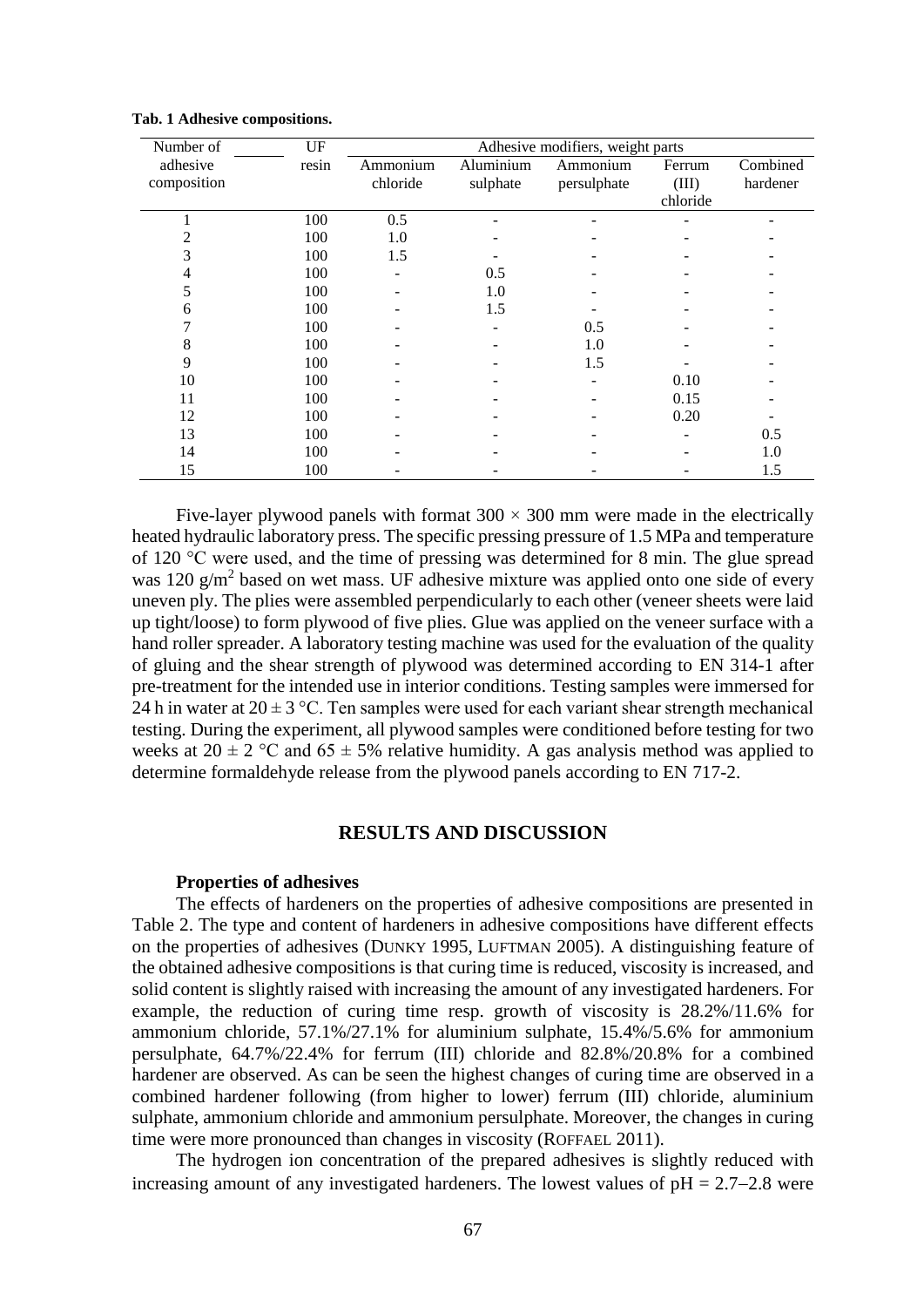recorded for adhesives with aluminium sulphate. This is because aluminium sulphate, unlike other test hardeners, forms a more acidic environment during mixing with the resin (MATSUO *et al*. 2008).

| Number of      | Viscosity     | Curing time | Solid content | pH  | Content of free |
|----------------|---------------|-------------|---------------|-----|-----------------|
| adhesive       | [s]           | [s]         | [%]           |     | formaldehyde    |
| composition    |               |             |               |     | [%]             |
|                | $88.0(1.2)$ * | 23.4(1.1)   | 56.4(2.9)     | 3.7 | 0.10            |
| 2              | 92.4(0.5)     | 22.8(0.8)   | 58.7(1.5)     | 3.3 | _**             |
| 3              | 98.2(1.3)     | 16.8(1.5)   | 59.3 $(1.4)$  | 3.2 | _**             |
| $\overline{4}$ | 84.6(1.8)     | 43.4(1.1)   | 58.8 $(1.6)$  | 2.8 | 0.08            |
| 5              | 101.4(5.0)    | 23.8(3.0)   | 60.2(2.1)     | 2.7 | _**             |
| 6              | 107.5(2.2)    | 18.6(1.1)   | 61.2(2.0)     | 2.8 | _**             |
| 7              | 94.3(1.0)     | 26.0(0.7)   | 58.4(1.5)     | 6.0 | 0.04            |
| 8              | 94.8(2.2)     | 23.8(0.8)   | 59.4(2.2)     | 5.3 | 0.03            |
| 9              | 99.6(0.5)     | 22.0(1.6)   | 60.3(3.2)     | 4.6 | 0.03            |
| 10             | 81.4(2.1)     | 65.8(4.5)   | 60.0(1.8)     | 5.6 | 0.15            |
| 11             | 91.8(1.9)     | 36.2(3.4)   | 61.2(3.6)     | 5.2 | 0.14            |
| 12             | 99.6 (3.8)    | 23.2(1.3)   | 61.8(1.6)     | 5.1 | 0.13            |
| 13             | 81.4(2.1)     | 74.6(3.2)   | 60.0(2.4)     | 4.5 | 0.12            |
| 14             | 94.0(0.7)     | 25.6(1.5)   | 61.6(2.8)     | 4.2 | 0.11            |
| 15             | 98.3(6.1)     | 12.8(2.2)   | 61.7(2.7)     | 4.0 | 0.11            |

**Tab. 2 Characteristics of adhesive compositions.**

\* Values in parenthesis are standard deviations.

\*\* The free formaldehyde content in adhesive was less than 0.01% of titrimetric determination error. The free formaldehyde content in UF resin was 0.13%.

The content of formaldehyde in developed adhesives is much smaller than in UF resin, and in some cases it is not determined by titrimetric at all (QUEA *et al*. 2007). The application of aluminium sulphate and ammonium persulphate allows the reduction in the content of free formaldehyde in adhesive compositions by 20% and 60% respectively in comparison with ammonium chloride. The application of ferrum (III) chloride and combined hardener, on the contrary, increases the level of free formaldehyde most likely due to the partial destruction of UF resin and dominating the process that occurs with free methanol emission. In this case the free formaldehyde content in adhesive compositions is much higher than in the UF resin and adhesives containing ammonium chloride.

Aluminium sulphate hydrolyses actively with the release of free sulphuric acid, which accelerates the polycondensation of the resin. The gradual change in acidity that is responsible for the hardening of the resin ensures the formation of its properties (PETINARAKISM and KAVVOURAS 2006). The application of aluminium sulphate as the hardener increases the depth of hardening of urea-formaldehyde oligomers.  $Al^{3+}$  ion forms both covalent bonds with methylene groups and coordinating bonds with oxygen and nitrogen atoms. Quite low values of  $pH = 2.7{\text -}2.8$  in the case of using aluminium sulphate deepen urea-formaldehyde oligomers hardening due to the formation of acetal linkage and additional formaldehyde binding:



The mechanism of UF resin hardening in the presence of ammonium persulphate can be represented as follows. In the first stage, the amount of methylene groups reduces due to the emission of free formaldehyde and water during the hydrolysis of the salt: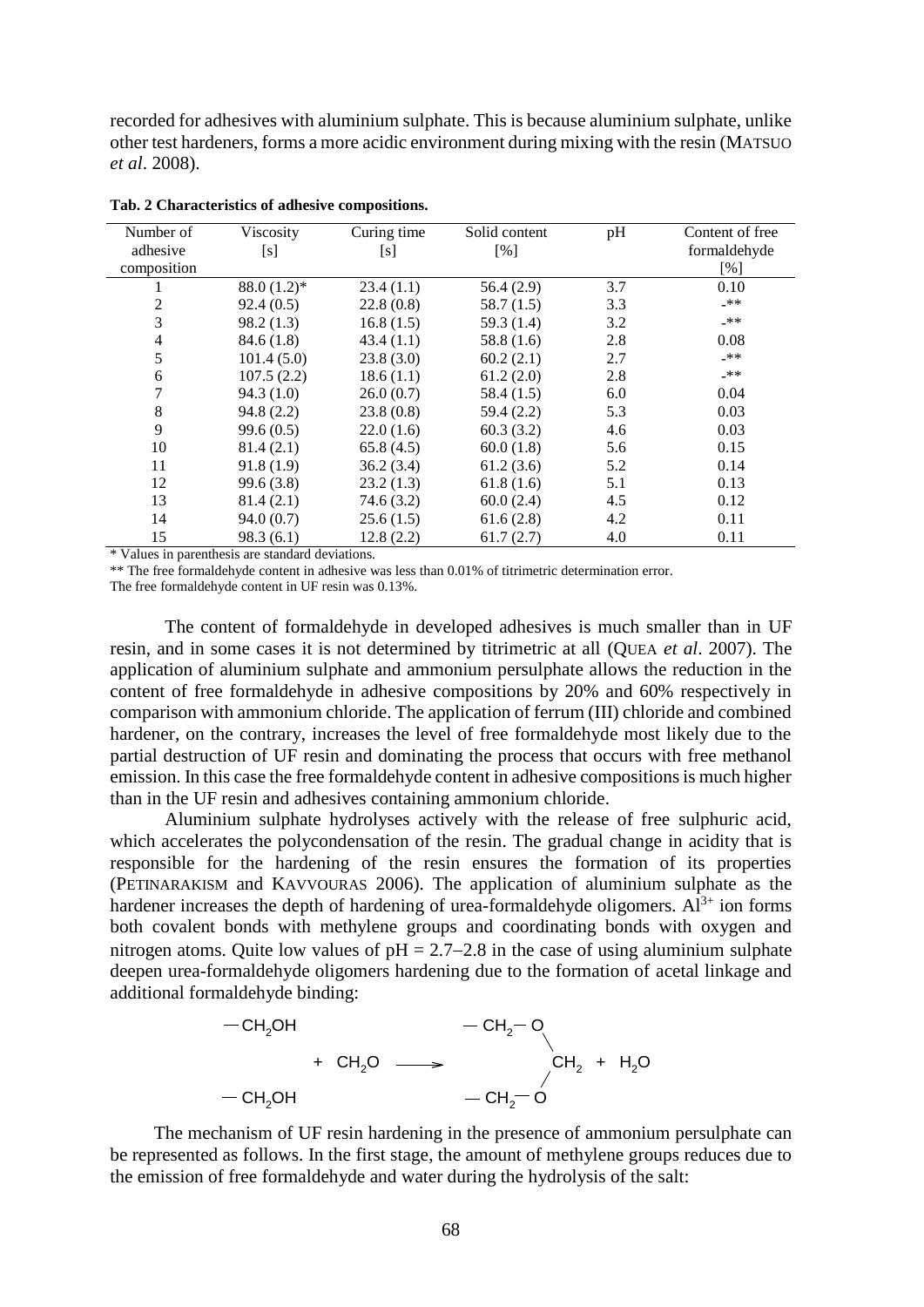$$
R - NH - CH2OH \longrightarrow R - NH2 + CH2O
$$
  

$$
R - NH - CH2OH \longrightarrow R - N = CH2 + H2O
$$

$$
R-N=CH_2 + \dot{R}_1 \longrightarrow R_1 - \text{ } R_1 - \text{ } CH_2 - \text{ } N - \text{ } CH_2 - \text{ } \dot{N} - \text{ } \dots \dots
$$
\n
$$
\begin{array}{ccc}\nR & R & R \\
R & R & R\n\end{array}
$$

#### **Properties of plywood**

|                                                                                                                          |                            | $R-NH-CH2OH \longrightarrow R-NH2 + CH2O$                                                                                                                     |                                                                                                                                                                                                                                                                                                                                                                                                                                                              |
|--------------------------------------------------------------------------------------------------------------------------|----------------------------|---------------------------------------------------------------------------------------------------------------------------------------------------------------|--------------------------------------------------------------------------------------------------------------------------------------------------------------------------------------------------------------------------------------------------------------------------------------------------------------------------------------------------------------------------------------------------------------------------------------------------------------|
|                                                                                                                          |                            | $R - NH - CH2OH \longrightarrow R - N = CH2 + H2O$                                                                                                            |                                                                                                                                                                                                                                                                                                                                                                                                                                                              |
| to free radicals:                                                                                                        |                            |                                                                                                                                                               | At the same time the methanol is oxidized by ammonium persulphate to methane acid<br>and persulphate is decomposed into free radical groups. In the second stage of the process,<br>two reactions occur simultaneously: polycondensation, which results in methylene ether<br>linkages and polymerization of azomethylene groups $-N=CH_2$ , formed in the first stage due                                                                                   |
|                                                                                                                          |                            | $R-N=CH_2 + \dot{R}_1 \longrightarrow R_1 - \begin{array}{ccc} N- \tilde{C}H_2 - N- \tilde{C}H_2 - \dot{N} - \dots \dots \ 1 &   &   \ R & R & R \end{array}$ |                                                                                                                                                                                                                                                                                                                                                                                                                                                              |
| (ROFFAEL 1982).                                                                                                          |                            |                                                                                                                                                               | The deficiency of methylene groups in the second stage of the process results in a<br>significant additional methanol accession and as a result the toxicity of adhesive is decreased                                                                                                                                                                                                                                                                        |
| <b>Properties of plywood</b><br>modified by various hardeners are provided in Table 3.<br>into the adhesive composition. |                            |                                                                                                                                                               | The average values of shear strength of plywood panels manufactured using UF resin<br>As can be seen the shear strength values of plywood panels on all investigated<br>hardeners exceed the standard strength rate according to EN 314-2 (more than twice) and<br>shear strength value of adhesive composition using ammonium chloride. The highest shear<br>strength value (3.5 MPa) was obtained for aluminium sulphate added in amounts of 1.0%          |
| Tab. 3 The average shear strength values of birch plywood panels.                                                        |                            |                                                                                                                                                               |                                                                                                                                                                                                                                                                                                                                                                                                                                                              |
| Hardener                                                                                                                 | Content of<br>hardener [%] | Shear strength [MPa]                                                                                                                                          | Shear strength [MPa]<br>according to EN 314-2                                                                                                                                                                                                                                                                                                                                                                                                                |
| Ammonium chloride                                                                                                        | 0.5<br>1.0<br>1.5<br>0.5   | $2.05(0.33)*$<br>2.06(0.35)<br>2.10(0.47)<br>2.28(0.08)                                                                                                       |                                                                                                                                                                                                                                                                                                                                                                                                                                                              |
| Aluminium sulphate                                                                                                       | $1.0\,$<br>1.5             | 3.47(0.63)<br>2.94(0.56)                                                                                                                                      |                                                                                                                                                                                                                                                                                                                                                                                                                                                              |
| Ammonium persulphate                                                                                                     | 0.5<br>1.0<br>1.5          | 2.33(0.26)<br>2.78(0.41)<br>3.13(0.50)                                                                                                                        | $\geq 1.0$                                                                                                                                                                                                                                                                                                                                                                                                                                                   |
| Ferrum (III) chloride                                                                                                    | 0.1<br>0.15<br>0.2         | 2.56(0.42)<br>2.61(0.70)<br>2.47(0.53)                                                                                                                        |                                                                                                                                                                                                                                                                                                                                                                                                                                                              |
| Combined hardener                                                                                                        | 0.5<br>1.0<br>1.5          | 2.82(0.39)<br>3.00(0.18)<br>2.84(0.65)                                                                                                                        |                                                                                                                                                                                                                                                                                                                                                                                                                                                              |
| *Values in parenthesis are standard deviations.                                                                          |                            |                                                                                                                                                               |                                                                                                                                                                                                                                                                                                                                                                                                                                                              |
| emission is more pronounced than the influence of ammonium persulphate.                                                  |                            |                                                                                                                                                               | Toxicity of plywood panels based on the adhesive compositions using ferrum (III)<br>chloride and a combined hardener was not determined, given the high values of free<br>formaldehyde content in these adhesives. Aluminium sulphate and ammonium persulphate,<br>in comparison with ammonium chloride, substantially reduce formaldehyde emission from<br>plywood panels (Fig.1). Moreover, the influence of aluminium sulphate on the formaldehyde<br>The |
|                                                                                                                          |                            | 69                                                                                                                                                            |                                                                                                                                                                                                                                                                                                                                                                                                                                                              |

**Tab. 3 The average shear strength values of birch plywood panels.**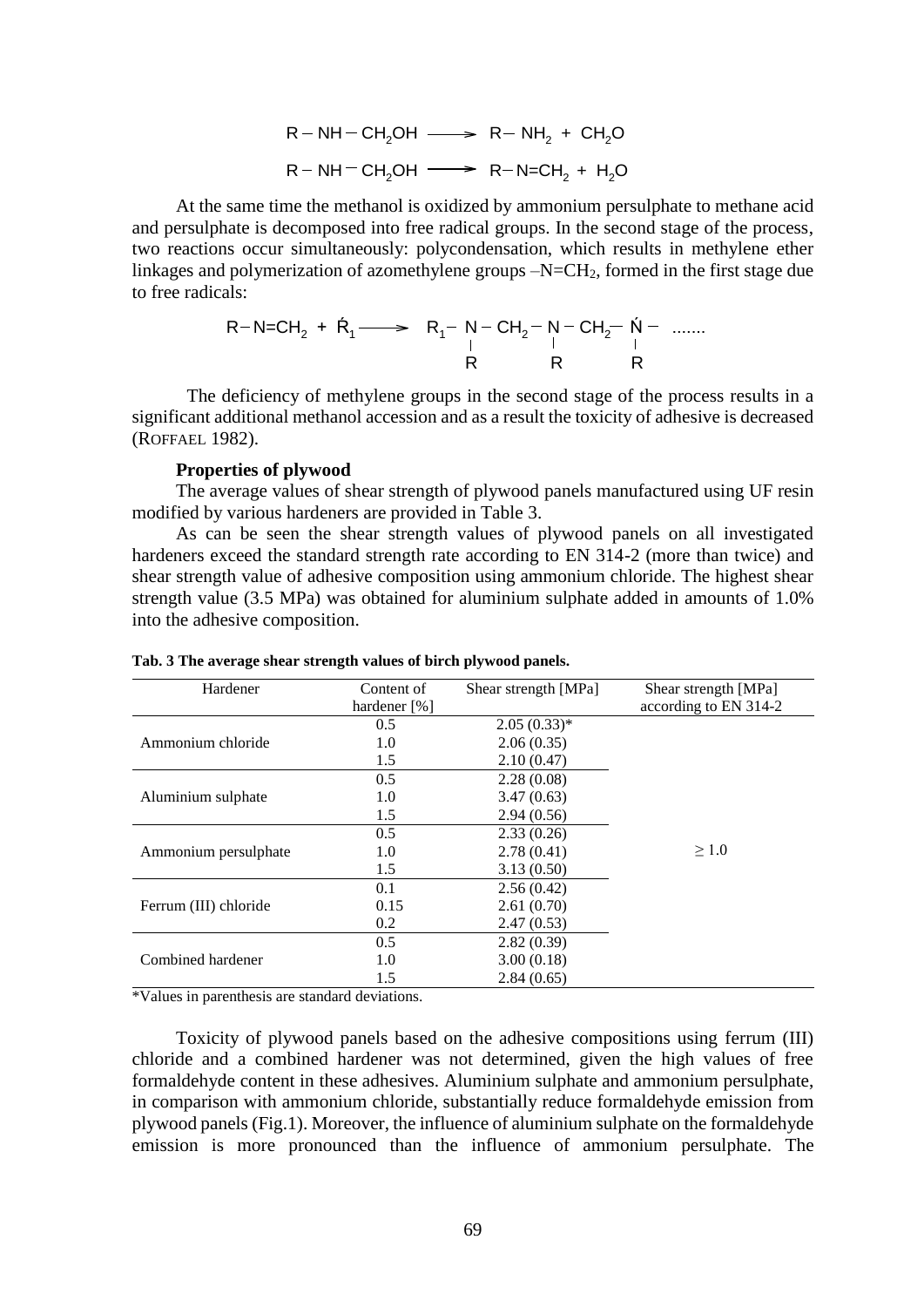formaldehyde release stated by the standard of gas analysis method should be lower than 3.5  $mg/h.m^2$ .



**Fig. 1 Formaldehyde emission of birch plywood panels.**

# **CONCLUSIONS**

In this study, the effect of various hardeners on the viscosity, curing time, solid content, pH and formaldehyde content of UF resin for plywood manufacture, as well as on the formaldehyde emission and shear strength of plywood made using different adhesive compositions was demonstrated. The results showed that using such hardeners as aluminium sulphate and ammonium persulphate could improve the shear strength of plywood panels and greatly reduce (in  $10-36\%$ ) their formaldehyde emission in comparison with using ammonium chloride. Obviously, this can be explained by the fact that aluminium sulphate and ammonium persulphate allows the reduction in the content of free formaldehyde in adhesives to 20.0% and 60.0% respectively compared with ammonium chloride. On the contrary, the use of ferrum (III) chloride and a combined hardener could result in the increasing of free formaldehyde content in adhesive compositions.

#### **REFERENCES**

AMAZIO, P., AVELLA, M., ERRICO, M.E., GENTILE, G., BALDUCCI, F., GNACCARINI, A., MORATALLA, J., BELANCHE, M. 2011. Low formaldehyde emission particleboard panels realized through a new acrylic binder. Journal of Applied Polymer Science 122: 2779–2788.

COSTA, N.A., PEREIRA, J., FERRA, J., CRUZ, P., MARTINS, J., MAGALHAES, F.D., MENDES, A., CARVALHO,L.H. 2013. Scavengers for achieving zero formaldehyde emission of wood-based panels. Wood and Science Technology  $47: 1261-1272$ .

DUNKY, M. 1995. Formaldehyde based glue resins: European state of the art in the 1990s. In: Proceedings of the Wood Adhesives. Oregon, USA, pp. 77–80.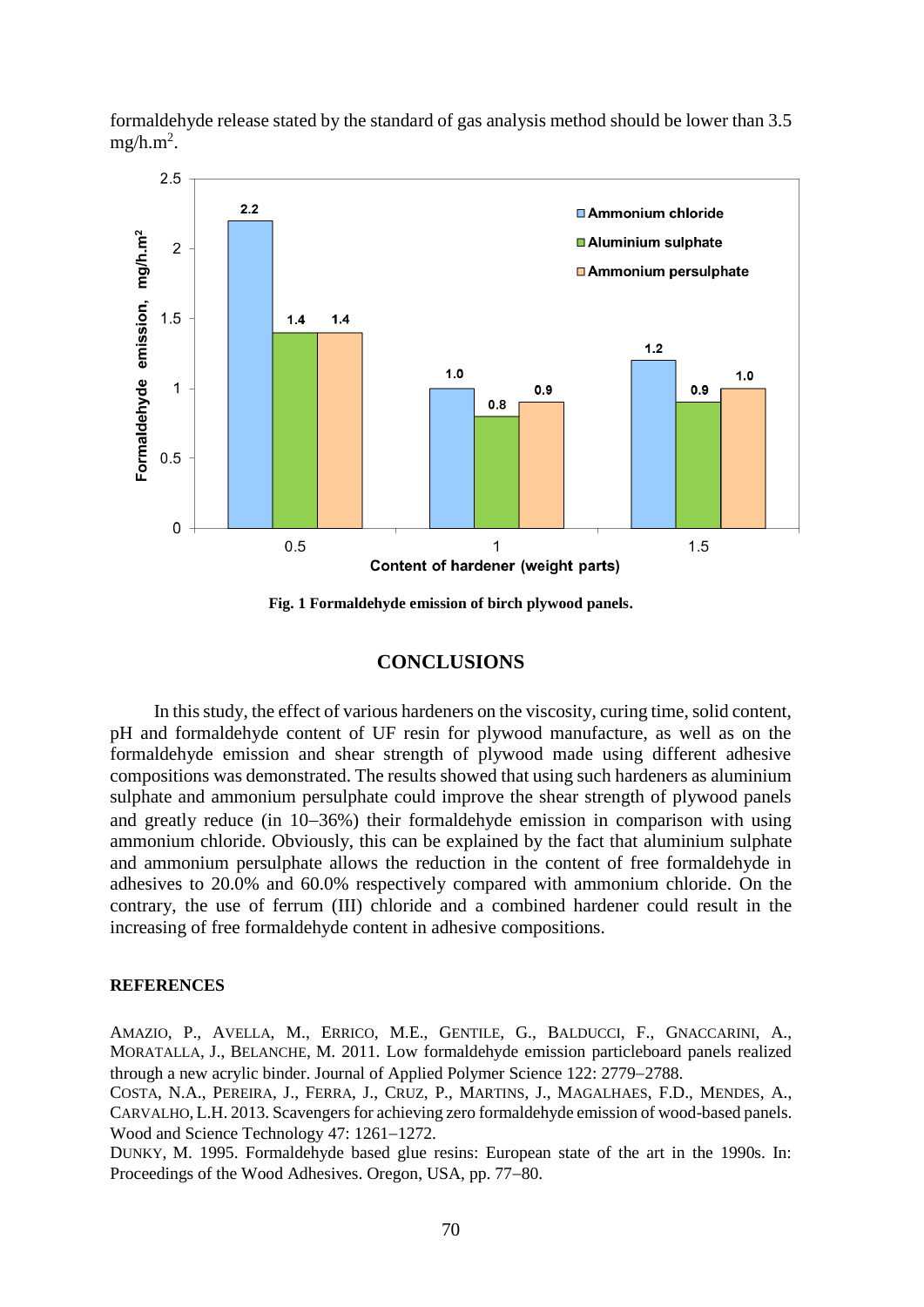ERNST, K. 1985. Experiences with isocyanates in the particle board industry. European Journal of Wood and Wood Products, 43: 423-427.

FUNK, M., WIMMER, R., ADAMOPOULOS, S. 2015. Diatomaceous earth as an inorganic additive to reduce formaldehyde emissions from particleboards. Wood Material Science and Engineering. Doi: 10.1080/17480272.2015.1040066.

HAJDÚCHOVÁ, I., SEDLIAČIKOVÁ, M., HALAJ, D., KRIŠTOFÍK, P., MUSA H., VISZLAI, I. 2016. The Slovakian forest-based sector in the context of globalization. Bioresources  $11(2)$ :  $4808-4820$ .

H'NG, P.S., LEE, S.H., LOH, Y.W., LUM, W.C., TAN, B.H. 2011. Production of low formaldehyde emission particleboard by using new formulated formaldehyde based resin. Asian Journal of Scientific Research  $4(3)$ : 264–270.

HEMATABADI, H., BEHROOZ, R. 2012. The effect of urea pretreatment on the formaldehyde emission and properties of straw particleboard. Journal of Forestry Research, 23(3): 497–502.

JOHNSSON, B., ROFFAEL, E., BEHN, C. 2014. Assessment of lowering formaldehyde release of particleboards using urea as a scavenger by chamber, perforator and flask method. International Wood Products Journal 5: 50–54.

KIM, S. 2009. The reduction of indoor air pollutant from wood-based composite by adding pozzolan for building materials. Construction and Building Materials 23: 2319–2323.

KMEC, S., SEDLIACIK, J., SMIDRIAKOVA, M.,JABLONSKI, M. 2010. Zeolite as a filler of UF resin for lower formaldehyde emission from plywood. Annals of Warsaw University of Life Sciences 70:  $161 - 165.$ 

LORENZ, L.F., CONNER, A.H., CHRISTIANSEN, A.W. 1999. The effect of soy protein additions on the reactivity and formaldehyde emissions of urea-formaldehyde adhesive resin. Forest Product Journal  $49(3)$ : 73-78.

LUFTMAN, H.S. 2005. Neutralization of formaldehyde gas by ammonium bicarbonate and ammonium carbonate. Applied Biosafety  $10(2)$ :  $101-106$ .

MARUTZKY, R., ROFFAEL, E., RANTA, L. 1979. Investigations on the relationship between molar ratio and release of formaldehyde from UF-resin adhesive. Holz als Roh- und Werkstoff  $37:303 - 307$ .

MATSUO, Y., NISHINO, Y., FUKUTSUKA, T., SUGIE, Y. 2008. Removal of formaldehyde from gas phase by silylated graphite oxide containing amino groups. Carbon 46: 1159–1174.

MIGNEAULT, S., KOUBAA, A., RIEDL, B., NADJI, H., DENG,J., ZHANG, T. 2011: Potential of pulp and paper sludge as a formaldehyde scavenger agent in MDF resins. Holzforschung 65: 403–409.

MURATA, K., WATANABE, Y., NAKANO, T. 2013. Effect of thermal treatment of veneer on formaldehyde emission of poplar plywood. Materials 6: 410–420.

PETINARAKISM, J.H., KAVVOURAS, P.K. 2006. Technological factors affecting the emission of formaldehyde from particleboard. Wood Research  $51(1)$ : 31–40.

QUEA, Z., FURUNOA, T., KATOHA, S., NISHINOB, Y. 2007. Evaluation of three test methods in determination of formaldehyde emission from particleboard bonded with different mole ratio in the urea–formaldehyde resin. Building and Environment 42: 1242–1249.

ROFFAEL, E. 1982.The release of formaldehyde from particle boards and other materials. Stuttgart: DRW-Verlag, 1982.

ROFFAEL, E. 2011. On the responsiveness of hardened UF-resins of different molar ratio towards ammonia fumigation. European Journal of Wood and Wood Products, 69: 675–676.

ROFFAEL, E., DIX, B. 1991. Lignin and ligninsulfonate in nonconventional bonding - an overview. European Journal of Wood and Wood Products 49: 199-205.

SEDLIAČIKOVÁ, M., HAJDÚCHOVÁ, I., KRIŠTOFÍK, P., VISZLAI, I., GAFF, M. 2016. Improving the performance of small and medium wood-processing enterprises. BioResources 11(1): 439–450.

WANG, S.Y., YANG, T.H., LIN, L.T., LIN, C.J., TSAI, M.J. 2007. Properties of low-formaldehydeemission particleboard made from recycled wood-waste chips sprayed with PMDI/PF resin. Building and Environment 42: 2472–2479.